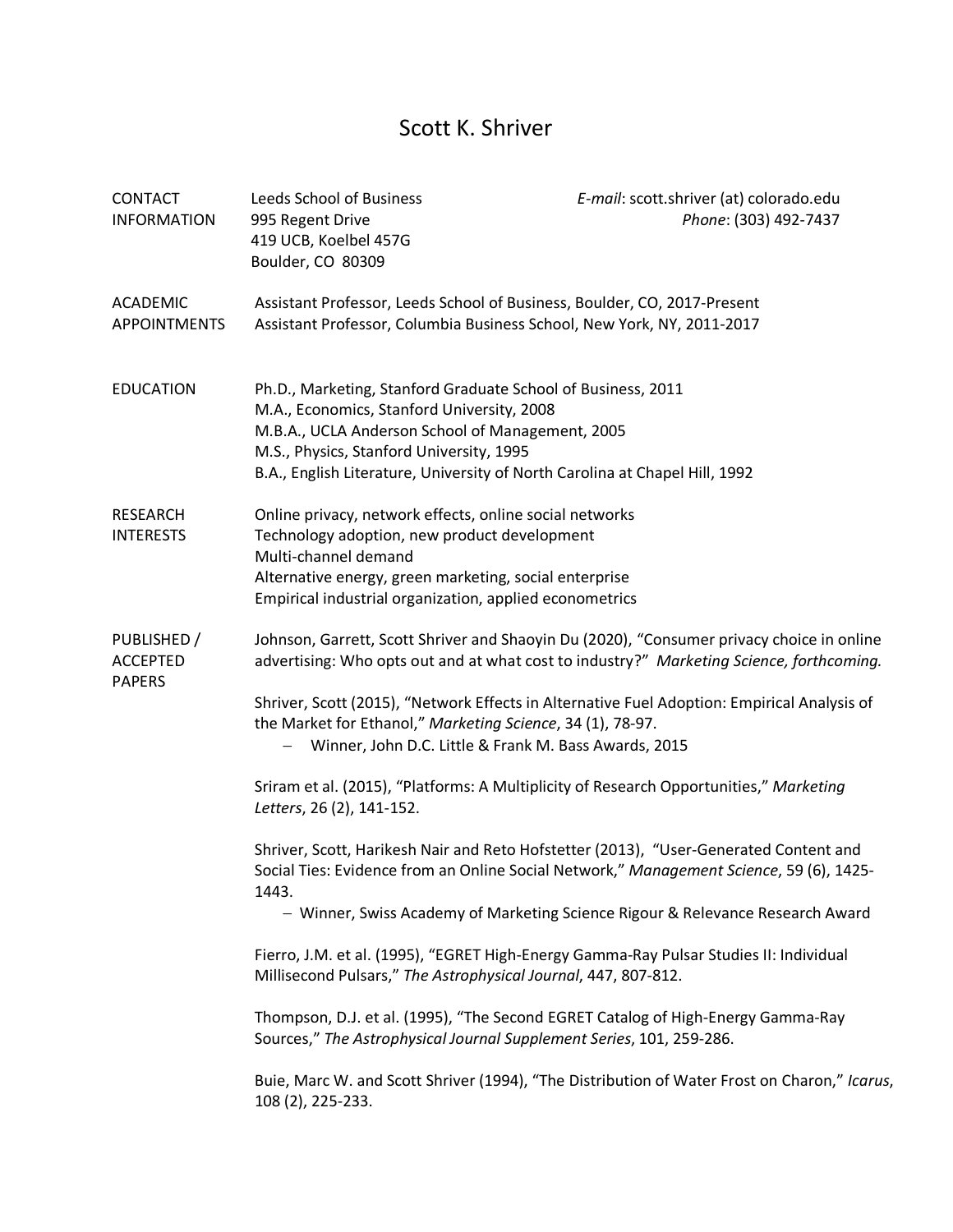| <b>WORKING</b><br><b>PAPERS</b>                           | Shriver, Scott and Bryan Bollinger (2020), "Demand expansion and cannibalization effects<br>from retail store entry: A structural analysis of multi-channel demand." |  |
|-----------------------------------------------------------|----------------------------------------------------------------------------------------------------------------------------------------------------------------------|--|
|                                                           | Johnson, Garrett and Scott Shriver (2020), "Privacy & market concentration: Intended &<br>unintended consequences of the GDPR."                                      |  |
|                                                           | Goldberg, Samuel, Garrett Johnson and Scott Shriver (2019), "Regulating Privacy Online: An<br>Early Look at Europe's GDPR."                                          |  |
|                                                           | Shriver, Scott, Kinshuk Jerath and V. Srinivasan (2019), "Strategic Competition with Altruistic<br>Preferences."                                                     |  |
|                                                           | Shriver, Scott and Hema Yoganarasimhan (2016), "Optimizing Content and Pricing Strategies<br>for Digital Video Games."                                               |  |
| <b>WORKS IN</b><br><b>PROGRESS</b>                        | "Commitment Devices: Demand Estimation and Optimal Pricing," with Oliver Toubia and<br>Hema Yoganarasimhan.                                                          |  |
| <b>CONFERENCES</b><br>AND INVITED<br><b>PRESENTATIONS</b> | "Consumer privacy choice in online advertising: Who opts out and at what cost to industry?"<br>Marketing Science, Rome, Italy, June 2019                             |  |
|                                                           | "Optimizing Content and Pricing Strategies for Digital Video Games"                                                                                                  |  |
|                                                           | Yale University, December 2016<br>Marketing Science, Los Angeles, CA, June 2017                                                                                      |  |
|                                                           | Stanford University, August 2017                                                                                                                                     |  |
|                                                           | "Structural Analysis of Multi-Channel Demand"                                                                                                                        |  |
|                                                           | University of Washington, May 2017<br>University of Colorado, October 2016                                                                                           |  |
|                                                           | Stanford University, April 2016                                                                                                                                      |  |
|                                                           | University of Toronto, March 2016                                                                                                                                    |  |
|                                                           | Summer Institute in Competitive Strategy (SICS), July 2015<br>Four Schools Conference, April 2015                                                                    |  |
|                                                           | University of Rochester, March 2015                                                                                                                                  |  |
|                                                           | University of Southern California, March 2015                                                                                                                        |  |
|                                                           | University of California, San Diego, March 2015                                                                                                                      |  |
|                                                           | Duke University, February 2015<br>Marketing Science, Atlanta, GA, June 2014                                                                                          |  |
|                                                           | Wharton Customer Analytics Initiative Symposium, September 2013                                                                                                      |  |
|                                                           |                                                                                                                                                                      |  |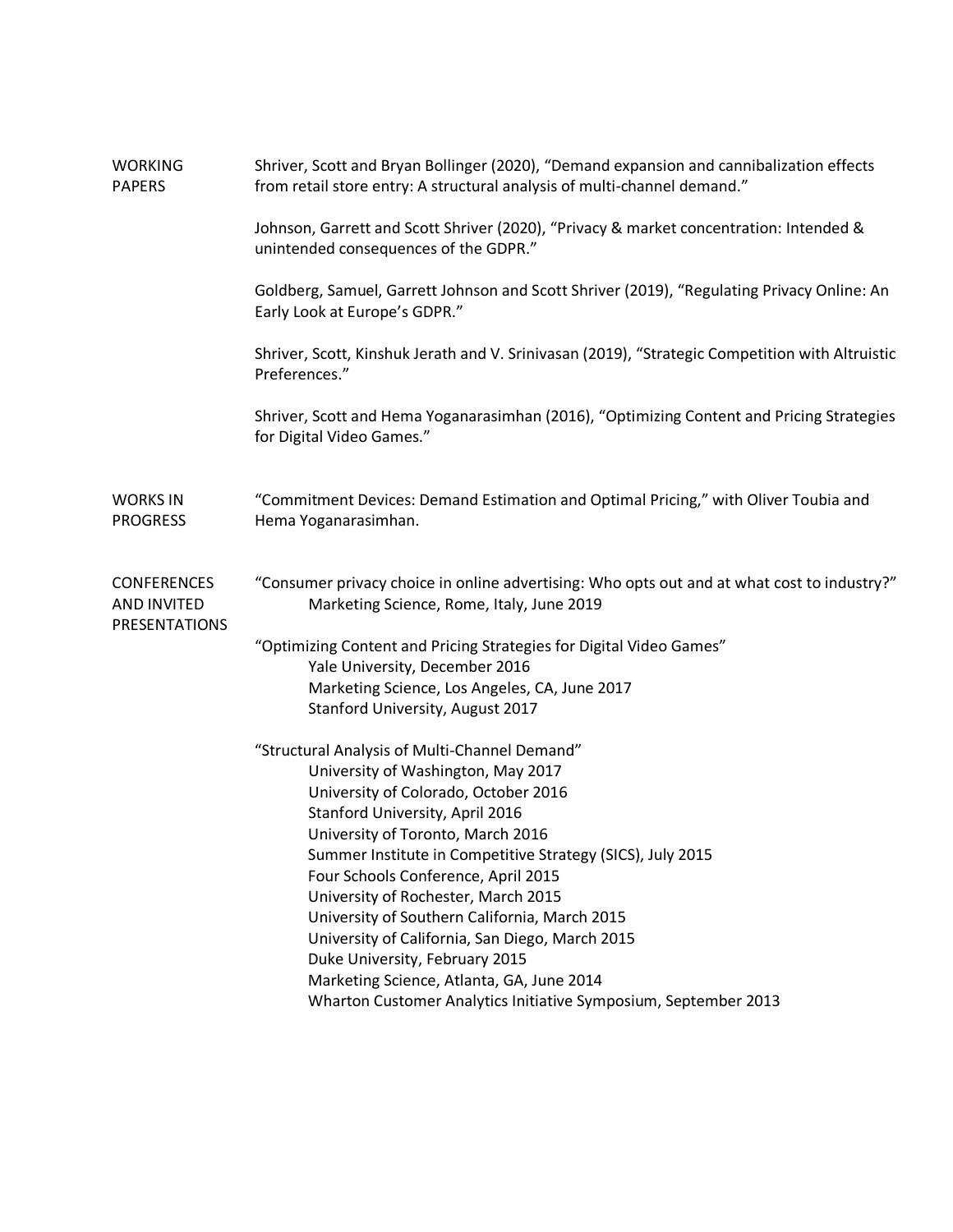|                               | "Strategic Competition with Altruistic Preferences" (formerly "What if Marketers Put<br>Customers Ahead of Profits?")<br>UTD FORMS, February 2014<br>Marketing Science, Houston, TX, June 2011                                                                                                                                                                                                                                                                                                                                                                                                                                                                                                                                                                                                                                                                                                                                                                                                            |
|-------------------------------|-----------------------------------------------------------------------------------------------------------------------------------------------------------------------------------------------------------------------------------------------------------------------------------------------------------------------------------------------------------------------------------------------------------------------------------------------------------------------------------------------------------------------------------------------------------------------------------------------------------------------------------------------------------------------------------------------------------------------------------------------------------------------------------------------------------------------------------------------------------------------------------------------------------------------------------------------------------------------------------------------------------|
|                               | "Network Effects in Alternative Fuel Adoption: Empirical Analysis of the Market for Ethanol"<br>9 <sup>th</sup> Invitational Choice Symposium, Noordwijk, Netherlands, June 2013<br>Johnson School of Management, Cornell University, February 2012<br>NET Institute Conference, New York, NY, December 2010<br>Ross School of Business, University of Michigan, November 2010<br>Booth School of Business, University of Chicago, November 2010<br>Kellogg School of Management, Northwestern University, November 2010<br>Haas School of Business, University of California-Berkeley, October 2010<br>Smith School of Business, University of Maryland, October 2010<br>Columbia Business School, New York, NY, October 2010<br>Stern School of Business, New York University, New York, NY, October 2010<br>Olin Business School, Washington University, St. Louis, MO, September 2010<br>Marketing Science, Ann Arbor, MI, June 2009<br>Stanford Policy and Economics Research Roundtable, April 2008 |
|                               | "User-Generated Content and Social Ties: Evidence from an Online Social Network"<br>Marketing Modeler's Conference, New York, NY, April 2012<br>Quantitative Marketing and Economics, Rochester, NY, September 2011<br>Marketing Science, Cologne, Germany, June 2010<br>NET Institute Conference, New York, NY, April 2010                                                                                                                                                                                                                                                                                                                                                                                                                                                                                                                                                                                                                                                                               |
| <b>SERVICE</b>                | Editorial board: Quantitative Marketing and Economics<br>Ad-hoc reviewer: Marketing Science, Management Science, Journal of Marketing Research,<br>Quantitative Marketing and Economics, Review of Economic Studies, Information Systems                                                                                                                                                                                                                                                                                                                                                                                                                                                                                                                                                                                                                                                                                                                                                                  |
|                               | Research, Journal of Economics & Management Strategy, Marketing Letters, Decision<br>Sciences, Customer Needs and Solutions                                                                                                                                                                                                                                                                                                                                                                                                                                                                                                                                                                                                                                                                                                                                                                                                                                                                               |
|                               | Discussant: Columbia Marketing Analytics and Big Data Conference (2017), Columbia<br>Strategy Conference (2014), NET Institute Conference (2011)                                                                                                                                                                                                                                                                                                                                                                                                                                                                                                                                                                                                                                                                                                                                                                                                                                                          |
| TEACHING<br><b>EXPERIENCE</b> | Customer Analytics, instructor, CU-Boulder, 2017-present<br>Marketing Strategy, instructor, Columbia GSB, 2012-2016<br>Managing Marketing Programs, instructor, Columbia GSB, 2012-2014<br>Data and Decisions, teaching assistant, Stanford GSB, 2010<br>Pricing Strategy, teaching assistant, Stanford GSB, 2008 & 2009<br>Marketing Management, teaching assistant, Stanford GSB, 2008<br>Statistical Mechanics, teaching assistant, Stanford University, 1994                                                                                                                                                                                                                                                                                                                                                                                                                                                                                                                                          |